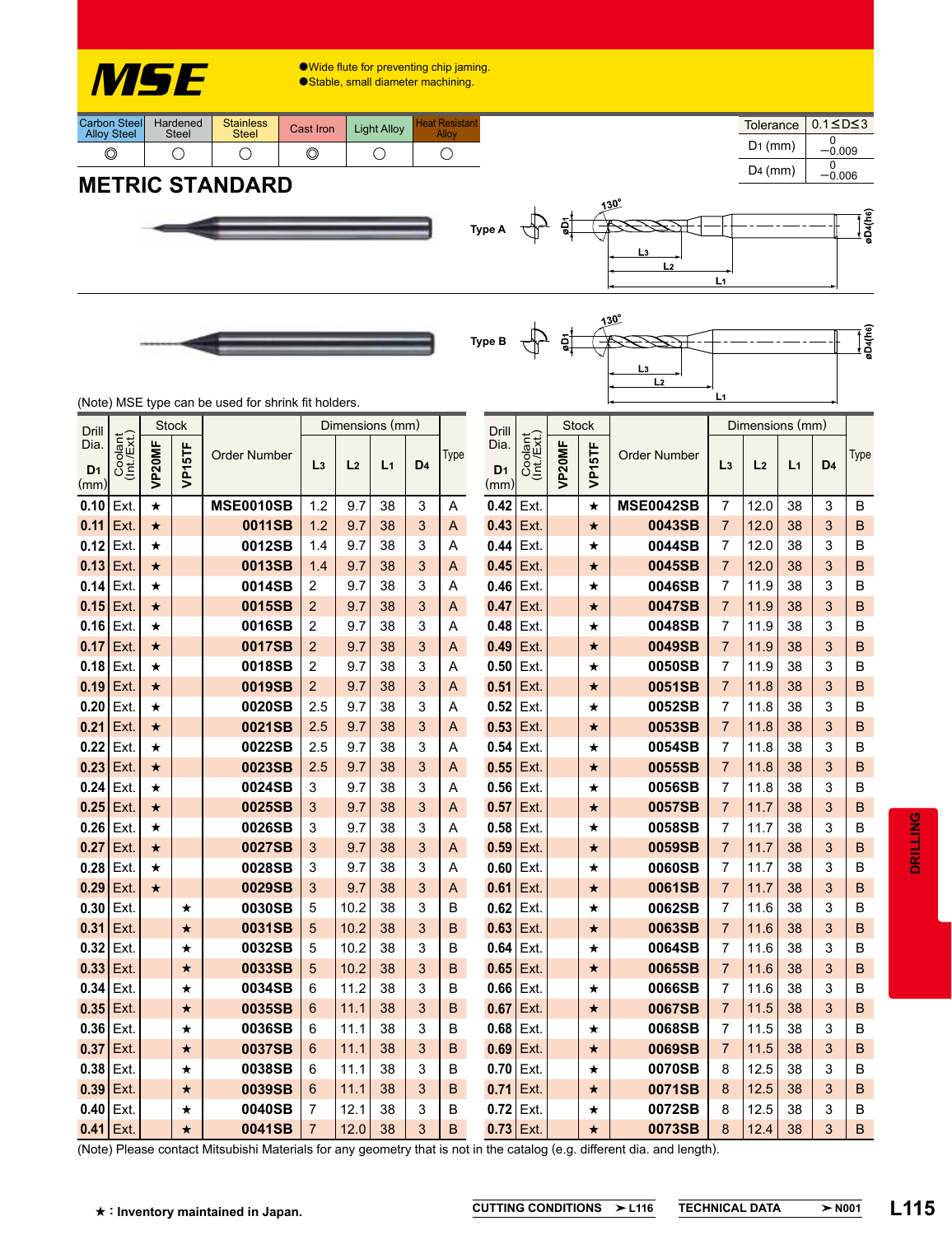## DRILLING(SOLID CARBIDE)



| <b>Drill</b>                   |                        | <b>Stock</b>       |          |                     | Dimensions (mm) |                                        |      |                                | <b>Drill</b>           |       | <b>Stock</b>     |                     |                | Dimensions (mm)  |                |                |             |   |   |
|--------------------------------|------------------------|--------------------|----------|---------------------|-----------------|----------------------------------------|------|--------------------------------|------------------------|-------|------------------|---------------------|----------------|------------------|----------------|----------------|-------------|---|---|
| Dia.<br>D <sub>1</sub><br>(mm) | Coolant<br>(Int./Ext.) | VP <sub>20MF</sub> | VP15TF   | <b>Order Number</b> | L <sub>3</sub>  | D <sub>4</sub><br>L <sub>2</sub><br>L1 | Type | Dia.<br>D <sub>1</sub><br>(mm) | Coolant<br>(Int./Ext.) | P20MF | 5TF<br><b>Jd</b> | <b>Order Number</b> | L <sub>3</sub> | L <sub>2</sub>   | L <sub>1</sub> | D <sub>4</sub> | <b>Type</b> |   |   |
| $0.74$ Ext.                    |                        |                    | $\star$  | MSE0074SB           | 8               | 12.4                                   | 38   | 3                              | B                      | 0.87  | Ext.             |                     | $\star$        | <b>MSE0087SB</b> | 10             | 14.2           | 38          | 3 | B |
| $0.75$ Ext.                    |                        |                    | ★        | 0075SB              | 8               | 12.4                                   | 38   | 3                              | B                      | 0.88  | Ext.             |                     | $\star$        | 0088SB           | 10             | 14.2           | 38          | 3 | B |
| $0.76$   Ext.                  |                        |                    | ★        | 0076SB              | 8               | 12.4                                   | 38   | 3                              | B                      | 0.89  | Ext.             |                     | $\star$        | 0089SB           | 10             | 14.1           | 38          | 3 | B |
| 0.77                           | Ext.                   |                    | $\star$  | 0077SB              | 8               | 12.4                                   | 38   | 3                              | B                      | 0.90  | Ext.             |                     | $\star$        | 0090SB           | 10             | 14.1           | 38          | 3 | B |
| $0.78$ Ext.                    |                        |                    | $^\star$ | 0078SB              | 8               | 12.3                                   | 38   | 3                              | B                      | 0.91  | Ext.             |                     | $\star$        | 0091SB           | 10             | 14.1           | 38          | 3 | B |
| $0.79$ Ext.                    |                        |                    | $\star$  | 0079SB              | 8               | 12.3                                   | 38   | 3                              | B                      | 0.92  | Ext.             |                     | $\star$        | 0092SB           | 10             | 14.1           | 38          | 3 | B |
| $0.80$   Ext.                  |                        |                    | ★        | 0080SB              | 10              | 14.3                                   | 38   | 3                              | B                      | 0.93  | Ext.             |                     | $\star$        | 0093SB           | 10             | 14.1           | 38          | 3 | B |
| 0.81                           | I Ext.                 |                    | $\star$  | 0081SB              | 10              | 14.3                                   | 38   | 3                              | B                      | 0.94  | Ext.             |                     | $\star$        | 0094SB           | 10             | 14.0           | 38          | 3 | B |
| $0.82$ Ext.                    |                        |                    | $^\star$ | 0082SB              | 10              | 14.3                                   | 38   | 3                              | B                      | 0.95  | Ext.             |                     | $\star$        | 0095SB           | 10             | 14.0           | 38          | 3 | B |
| $0.83$   Ext.                  |                        |                    | ★        | 0083SB              | 10              | 14.3                                   | 38   | 3                              | B                      | 0.96  | Ext.             |                     | $\star$        | 0096SB           | 10             | 14.0           | 38          | 3 | B |
| $0.84$ Ext.                    |                        |                    | $^\star$ | 0084SB              | 10              | 14.2                                   | 38   | 3                              | B                      | 0.97  | Ext.             |                     | $\star$        | 0097SB           | 10             | 14.0           | 38          | 3 | B |
| $0.85$ Ext.                    |                        |                    | $\star$  | 0085SB              | 10              | 14.2                                   | 38   | 3                              | B                      | 0.98  | Ext.             |                     | $\star$        | 0098SB           | 10             | 14.0           | 38          | 3 | B |
| $0.86$   Ext.                  |                        |                    | ★        | 0086SB              | 10              | 14.2                                   | 38   | 3                              | B                      | 0.99  | Ext.             |                     | $\star$        | 0099SB           | 10             | 14.0           | 38          | 3 | B |

## **RECOMMENDED CUTTING CONDITIONS**

|                |      | Mild Steel $($ $\leq$ 180HB)              |              |                            | Carbon Steel, Alloy Steel (180-280HB) |                     |                   |                            |        |  |  |  |
|----------------|------|-------------------------------------------|--------------|----------------------------|---------------------------------------|---------------------|-------------------|----------------------------|--------|--|--|--|
| Work Mate rial |      | AISI 1010 etc.                            |              |                            | AISI 1045, 4140 etc.                  |                     |                   |                            |        |  |  |  |
| Drill Dia.     |      | <b>Cutting Speed</b><br><b>Revolution</b> |              | Feed<br>$(Min - Max.)$     |                                       | Pe ck Cutting Speed | <b>Revolution</b> | Feed<br>$(Min - Max.)$     | Peck   |  |  |  |
| <i>inch</i>    | mm   | (SFM)                                     | $(min^{-1})$ | (IPR)                      | (inch)                                | (SFM)               | $(min^{-1})$      | (IPR)                      | (inch) |  |  |  |
| .0394          | 0.10 | 20                                        | 20000        | $.0001$ $(.00004 - .0001)$ | .0008                                 | 20                  | 20000             | $.0001$ $(.00004 - .0001)$ | .0008  |  |  |  |
| .0472          | 0.12 | 25                                        | 20000        | $.0001$ $(.00004 - .0001)$ | .0008 <sub>l</sub>                    | 25                  | 20000             | $.0001(.00004 - .0001)$    | .0008  |  |  |  |
| .0630          | 0.16 | 30                                        | 20000        | $.0001$ $(.00004 - .0001)$ | .0008                                 | 30                  | 20000             | $.0001(.00004-.0001)$      | .0008  |  |  |  |
| .0787          | 0.20 | 40                                        | 20000        | $.0001$ $(.0001 - .0002)$  | .0016                                 | 40                  | 20000             | $.0001$ $(.0001 - .0002)$  | .0016  |  |  |  |
| .0984          | 0.25 | 50                                        | 20000        | $.0001$ $(.0001 - .0002)$  | .00161                                | 50                  | 20000             | $.0001$ $(.0001 - .0002)$  | .0016  |  |  |  |
| .1260          | 0.32 | 65                                        | 20000        | $.0002$ $(.0001 - .0002)$  | .0020                                 | 65                  | 20000             | $.0002$ $(.0001 - .0002)$  | .0020  |  |  |  |
| .1575          | 0.40 | 80                                        | 20000        | $.0002$ $(.0001 - .0002)$  | .00201                                | 80                  | 20000             | $.0002$ $(.0001 - .0002)$  | .0020  |  |  |  |
| .1969          | 0.50 | 100                                       | 20000        | $.0002(.0002-.0003)$       | .0039                                 | 100                 | 20000             | $.0002$ $(.0002 - .0003)$  | 0039   |  |  |  |
| .2480          | 0.63 | 130                                       | 20000        | $.0003$ $(.0002 - .0004)$  | .0039                                 | 130                 | 20000             | $.0003$ $(.0002 - .0004)$  | 0039   |  |  |  |
| .3150          | 0.80 | 165                                       | 20000        | $.0008$ $(.0006 - .0010)$  | .0118                                 | 165                 | 20000             | $.0006$ $(.0005 - .0007)$  | .0118  |  |  |  |
| .3937          | 0.99 | 205                                       | 20000        | .0016 (.0012—.0020)        | .0118                                 | 205                 | 20000             | $.0008$ $(.0006 - .0010)$  | .0118  |  |  |  |

(Note 1) When drilling holes up to &0.3mm, the use of a spot drill is recommended. (Order number : MSP0300SB, Cutting conditions : See below.)

(Note 2) Change cutting conditions depending on your machine and workpiece rigidity.

(Note 3) When machining holes over 5D, reduce the step stated above.

(Note 4) The use of water-soluble fl uid (diluted by 20 times) is recommended for drilling under the cutting conditions above. Lower the revolutions if you use oil fl uid or mist.

(Note 5) For the spindle revolution of diameters not shown in the table, please adjust to the conditions of larger and closest diameter, or calculate from the cutting speed of the closest diameter. For the feed rate per revolution, please set up within the recommended feed rate of the closest diameter appropriately.